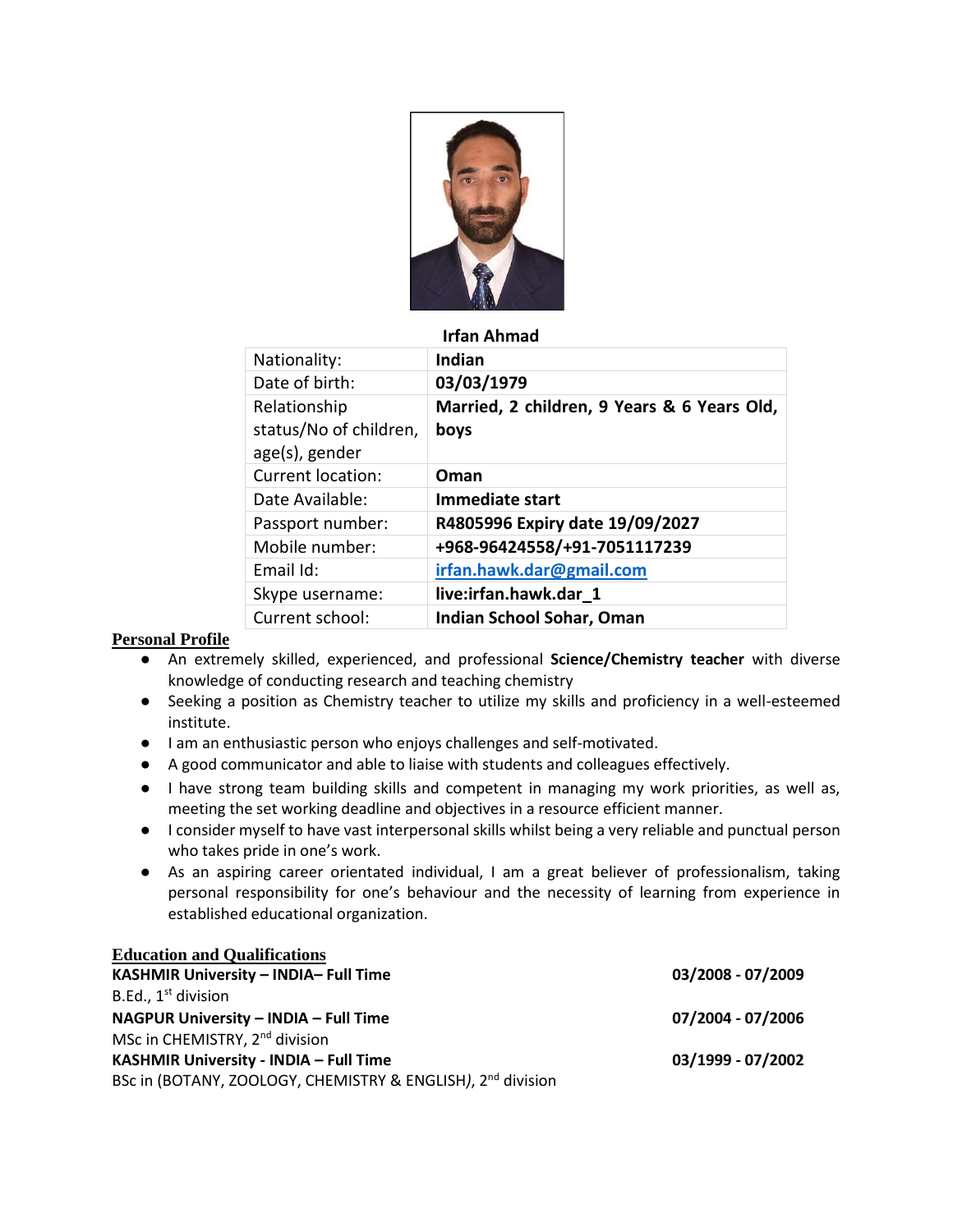#### **SKILLS:**

**Critical and Strategic Thinking:** Skilled in identifying the Teaching-Learning problem and capable of applying efficient and effective strategies and providing best solution with high benefit to cost ratio in terms of resource, energy, and time.

**Collaboration:** Expertise in Teamwork Management Skills like Collaboration and Coordination. Can turn usual classroom situation into an Occasion or learning festival.

**Creativity and Innovation:** Believe in Out of Box Learning strategies, original and individual comprehension of concepts leading to innovation.

**Communication Skills:** Good presentation skills, patience, analytical thinking, and problem-solving attitude, initiator, efficient and effective verbal, and non-verbal communication skills.

**Behaviour Management:** Empathy, Patience, understanding Values and ethos of students, Rapport Building and Setting boundaries of respect are integrated in my teaching style.

**Problem- Solving and Decision-Making Skills:** Can Identify and Define the problem, analyse the problem, devise strategies to solve. Capable to take decision after testing and critical analysis.

**Smart Info-Tech Skills:** Can judiciously use good sources of information whenever and wherever applicable.

**Technical Skills:** Capable to work on basic computer Software & its applications like Power point, Microsoft Word, Excel, creating PDF files, report making, compose mail and answer.

#### **Teaching Experience:**

# **INDIAN SCHOOL SOHAR – SULTANATE OF OMAN – Full Time 03/01/2013** - TILL NOW **SCIENCE TEACHER**

#### **Responsibilities and Achievements:**

- A. Establish clear objectives for all lessons, units, and projects, and communicate those objectives to students.
- B. Prepare materials and classrooms for class activities.
- C. Adapt teaching methods and instructional materials to meet students' varying needs and interests.
- D. Maintain accurate and complete student records as required by laws, district policies, and administrative regulations.
- E. Observe and evaluate students' performance, behaviour, social development, and physical health.

## **ALAMDAR PUBLIC HIGH SCHOOL SOPORE KASHMIR – INDIA – Full Time 03/2010** - 12**/2011 SCIENCE TEACHER**

#### **Responsibilities and Achievements:**

- A. Establish and enforce rules for behaviour and procedures for maintaining order among the students for whom they are responsible.
- B. Assign and grade class work and homework.
- C. Plan and conduct activities for a balanced program of instruction, demonstration, and work time that provides students with opportunities to observe, question, and investigate.